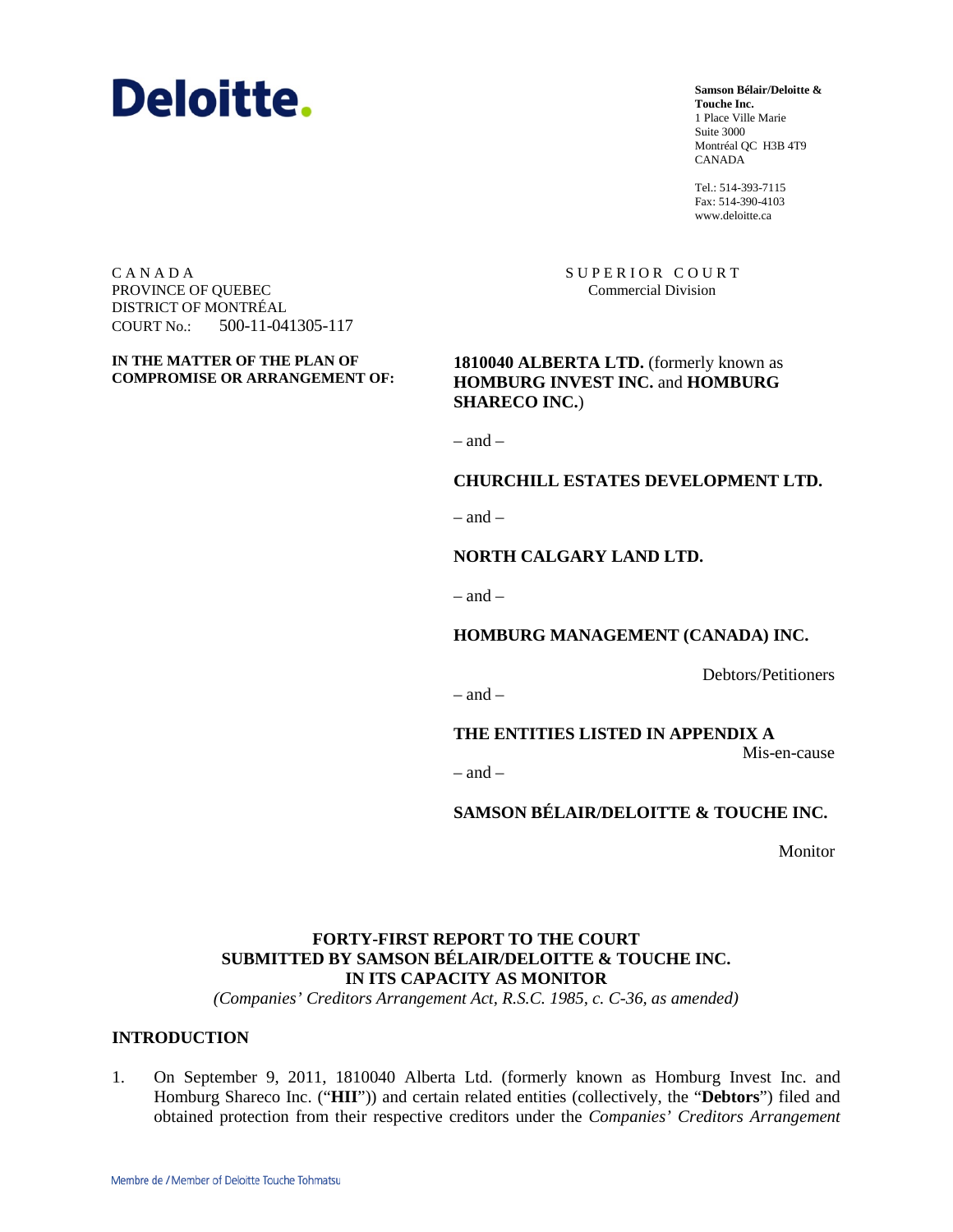*Act* (the "**CCAA**") pursuant to an order rendered by the Superior Court of Québec (as amended and extended from time to time, the "**Initial Order**").

- 2. Pursuant to the Initial Order (as amended), the stay extends to the entities listed in Appendix A hereto (collectively, the "**Applicant Partnerships**" and, together with the Debtors, the "**HII**  Parties"), including in particular, for the purpose of this report, Homco Realty Fund (52) Limited Partnership ("**Homco 52**").
- 3. Samson Bélair/Deloitte & Touche Inc. was appointed as monitor (the "**Monitor**") under the CCAA.
- 4. Pursuant to the Initial Order, an initial stay of proceedings (the "**Stay**") was granted until October 7, 2011 in favor of the HII Parties, which Stay has been extended from time to time by order of the Court. On February 26, 2015, the Court last extended the Stay up until August 31, 2015.
- 5. Since the Initial Order, the Monitor has filed reports with the Court and served same to the Service List from time to time. The Monitor filed forty (40) such Monitor's reports (as well as some supplemental reports) prior to this forty-first Monitor's report (the "**Forty-first Report**"). Copies of all of the Monitor's reports are available on the Monitor's website at all of the Monitor's reports are available on the Monitor's website at www.deloitte.com/ca/homburg-invest. The Monitor has also established a toll free number that is referenced on the Monitor's website so that parties may contact the Monitor if they have questions with respect to the HII Parties' restructuring under the CCAA.

#### **PURPOSE OF THE FORTY-FIRST REPORT**

- 6. This Forty-first Report is intended to provide an update and information regarding the sale of the Homburg Springs East property held by Homco 52 (the "**HSE Property**") and to support the proposed transaction in relation thereto (the "**HSE Transaction**").
- 7. This Forty-first Report is structured as follows:
	- I- The HSE Property and the proposed HSE Transaction;
	- II- Conclusion and recommendation.

# **TERMS OF REFERENCE**

- 8. In preparing this Forty-first Report, the Monitor has relied upon unaudited financial information, the HII Parties' records, the amended motion for an Initial Order dated September 9, 2011, and all subsequent motions filed with the Court (collectively, the "**Debtors' Motions**") and exhibits in support of same, its discussions with management of the HII Parties ("**Management**") and the HII Parties' and the Monitor's legal advisors. While the Monitor has analyzed the information, some in draft form, submitted in the limited time available, the Monitor has not performed an audit or otherwise verified such information. Forward looking financial information included in this Fortyfirst Report is based on assumptions of Management regarding future events, and actual results achieved will vary from this information and such variations may be material.
- 9. Unless otherwise stated, all monetary amounts contained herein are expressed in Canadian dollars. Capitalized terms not otherwise defined in this Forty-first Report are as defined in the previous reports of the Monitor and the Debtors' Motions.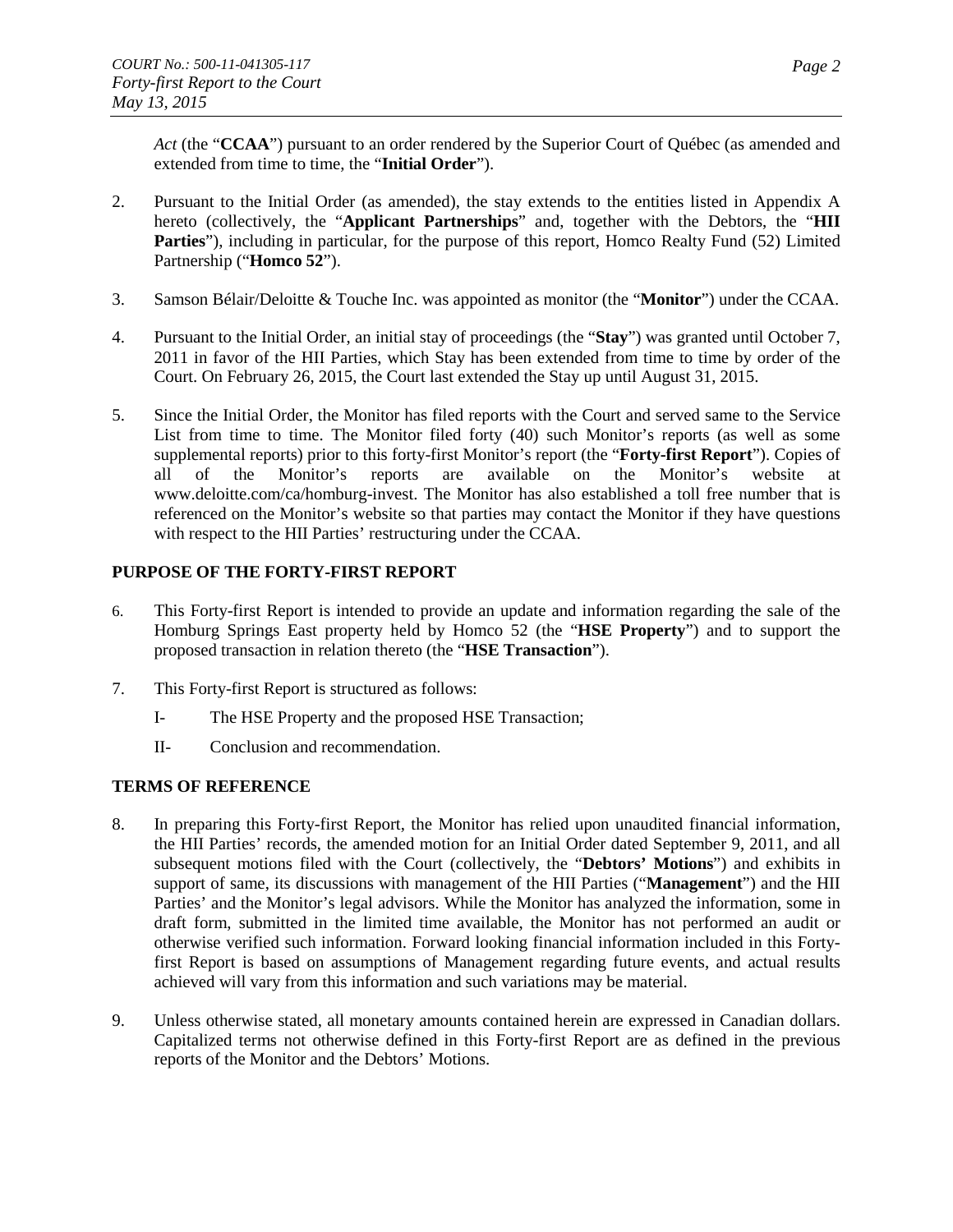### **I. THE HSE PROPERTY AND THE PROPOSED HSE TRANSACTION**

- 10. The HSE Property, which is the sole material asset of Homco 52, is a section of development land located at the northern limit of the City of Calgary. This zone is presently undeveloped and is mainly composed of vacant fields. The HSE Property presently consists mainly of vacant land in respect of which no significant improvements have been made.
- 11. The HSE Property is adjacent to the HSW Property (owned by Homco 94) which is being discussed in the Fortieth Report and was the object of the *Authorization of Sale and Vesting Order (Homburg Springs West Property)* rendered by the Court on April 17, 2015.
- 12. As further described in the Monitor's *Motion for an Authorization of Sale and Vesting Order (Homburg Springs East Property)*, the HSE Property is secured in favor of the Bond 4 Claim Holders. A mortgage is also registered in favor of HSBC Bank Canada, but the latter has no claim against Homco 52.
- 13. As indicated in the Seventeenth Report, given the security in favor of the Bond 4 Claim Holders and the amount of their claim, no equity for Homco 52's unsecured creditors was expected to be realized out of the sale of the HSE Property. It is in this context that, in the course of a meeting of bondholders held at the end of October 2012, the Bond 4 Claim Holders voted in favor of a resolution providing that the costs and expenses related to the sale process and the carrying costs in connection with the Homburg Springs East Property shall be reimbursed out of the sale proceeds of said property and, on November 8, 2012, the *Order Granting Funding Charges (Homco 52 and Homco 88)* was rendered by the Court.
- 14. As mentioned in past Monitor's reports, in the course of the CCAA proceedings, the HII Group, in consultation with the Monitor, determined that its Canadian properties, including the HSE Property, constituted non-core assets that would not form part of the restructured portfolio. As such, a sale process was initiated in relation to said non-core assets.
- 15. In late November 2012, as mentioned in the Eighteenth Report, the Monitor and CBRE finalized a listing agreement for the sale of the HSE Property. The asking price was set at \$14.0M.
- 16. In the summer of 2013, as mentioned in the Twenty-Sixth Report, HII and the Monitor renewed the broker agreement and amended the listing price for the HSE Property, reducing it to \$10.950M. This decision was made in consultation with the broker and in light of the fact that no parties had manifested any interest on the HSE Property during the first 8-month period of the marketing and sale process.
- 17. On December 11, 2014, after the Plan Implementation Date and the constitution of the Liquidation Advisory Committee, a conditional offer to acquire the HSE Property was received from 1845417 Alberta Ltd. ("**1845417 Alberta**"), an affiliate of the Walton International Group Inc. ("**Walton**"), which owns other properties in the region. The offer was for an amount significantly lower than the asking price and included several conditions that were not acceptable to the Liquidation Advisory Committee and the representative of Stichting Homburg Bonds, the trustee of the Bond 4 Claim Holders. The Monitor was instructed to solicit an improved offer from 1845417 Alberta.
- 18. During a meeting with the representatives of Walton held in late January 2015, the Monitor informed it of the concerns of the Monitor, the Liquidation Advisory Committee and the representative of the Stichting Homburg Bonds with respect to its offer and solicited an improved offer. On January 28, 2015, 1845417 Alberta advised the Monitor that it was ready to submit an improved offer to acquire the HSE Property, providing for a purchase price of \$5,108,950.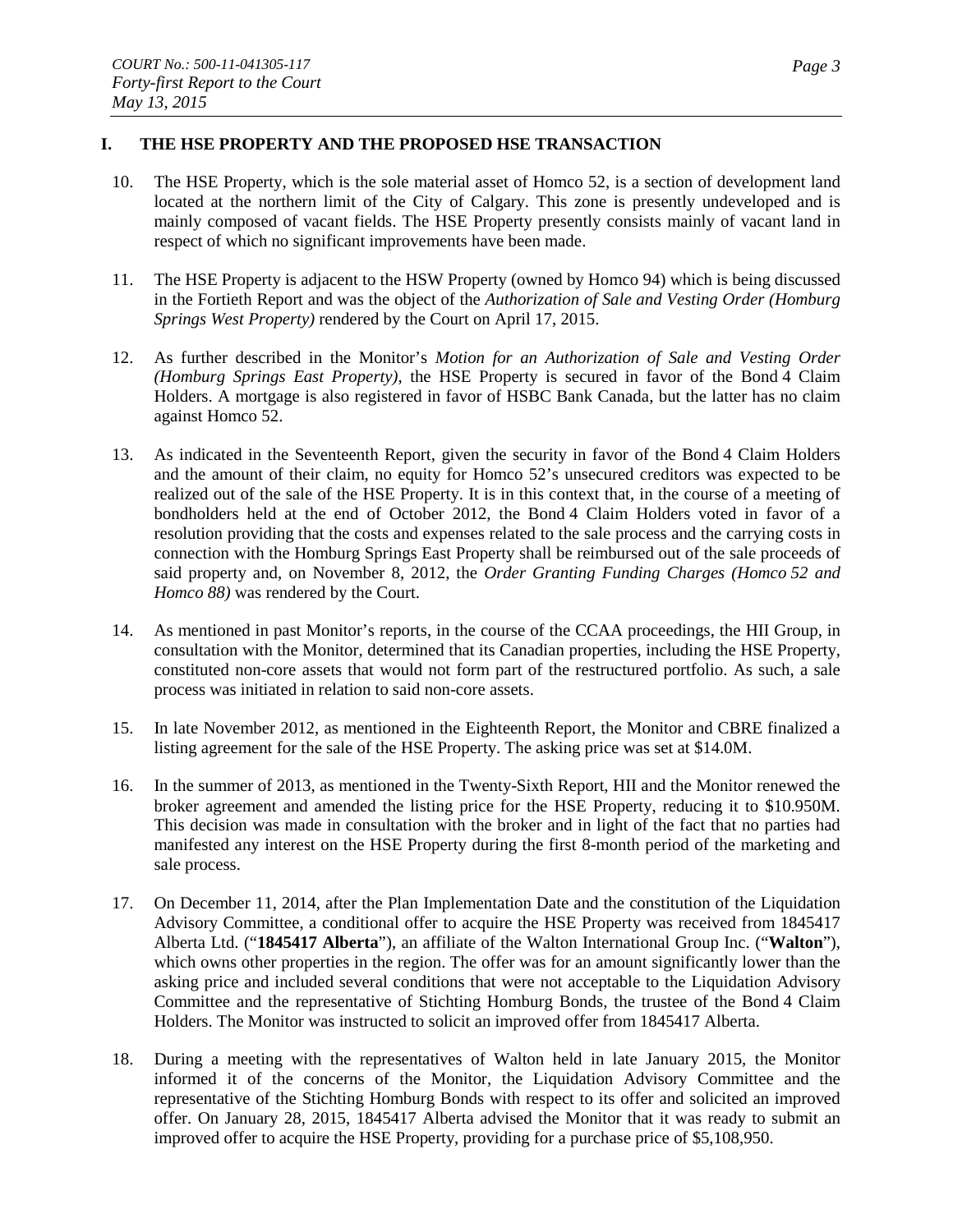- 19. As indicated in the Fortieth Monitor's Report, on February 2, 2015, the Monitor received from another offeror (the "**Other Offeror**") an offer to purchase the HSW Property.
- 20. Following the receipt of the offer on the HSW Property, the Monitor, under the instructions of the Liquidation Advisory Committee and the representative of Stichting Homburg Bonds (for the Homburg Springs East Property), asked 1845417 Alberta to submit its best offer on the HSE Property by February 12, 2015, and invited the Other Offeror to also submit an offer on the HSE Property by the same date. 1845417 Alberta renewed its offer on February 12, 2015, still at the price of \$5,108,950, while indicating that it could be flexible on other conditions, and the Other Offeror did not submit any offer on the HSE Property.
- 21. On February 16, 2015, considering (i) the fact that the HSE Property listing price had already been reduced, (ii) the fact that the HSE Property had been for sale for more than two years and that several weeks of negotiations had elapsed, and (iii) the confirmations from 1845417 Alberta that it would not submit a further improved offer and that the Other Offeror would not submit an offer on the HSE Property, the representative of Stichting Homburg Bonds, with the approval of the Liquidation Advisory Committee, determined that 1845417 Alberta's offer should be accepted.
- 22. The Monitor and its counsel then had communications with 1845417 Alberta regarding the conditions of the offer and, on February 24, 2015, 1845417 Alberta confirmed its approval to the irrevocable offer to purchase, which was formally executed by all parties on March 12, 2015 (the "**1845417 Alberta PSA**").
- 23. The 1845417 Alberta PSA provides *inter alia* for the sale of the HSE Property to 1845417 Alberta, in consideration of a purchase price of \$5,108,950 on an "as is where is basis" (the "**HSE Transaction**"), subject to the approval of the Court and subject to certain conditions precedent, including 1845417 Alberta's satisfaction with its due diligence review and inspection of the HSE Property.
- 24. The 1845417 Alberta PSA provided for a due diligence period of up to 45 days, and the parties agreed that such period would end on April 27, 2015 ("**Due diligence period**"). On April 16, 2015, the Offeror informed the Monitor that they would require an additional seven (7) days to allow them to waive all conditions precedent in its favor set out in the 1845417 Alberta PSA.
- 25. On April 21, 2015, the Monitor received an unsolicited offer ("**Unsolicited Offer**") from another party that was now interested in purchasing the HSE Property. The Monitor provided the Unsolicited Offer to the representative of Stichting Homburg Bonds.
- 26. On April 24, 2015, in light namely of the Unsolicited Offer, the Monitor, with the consent of the representative of Stichting Homburg Bonds, informed 1845417 Alberta that the request for the additional delay would not be granted.
- 27. On April 27, 2015, the Offeror waived all conditions precedent in its favor set out in the 1845417 Alberta PSA. The closing of the HSE Transaction is scheduled to occur in mid-June 2015.
- 28. According to the claims process conducted in the course of the CCAA proceedings, the only creditor of Homco 52, other than HII, are the Bond 4 Claim Holders represented by Stichting Homburg Bonds.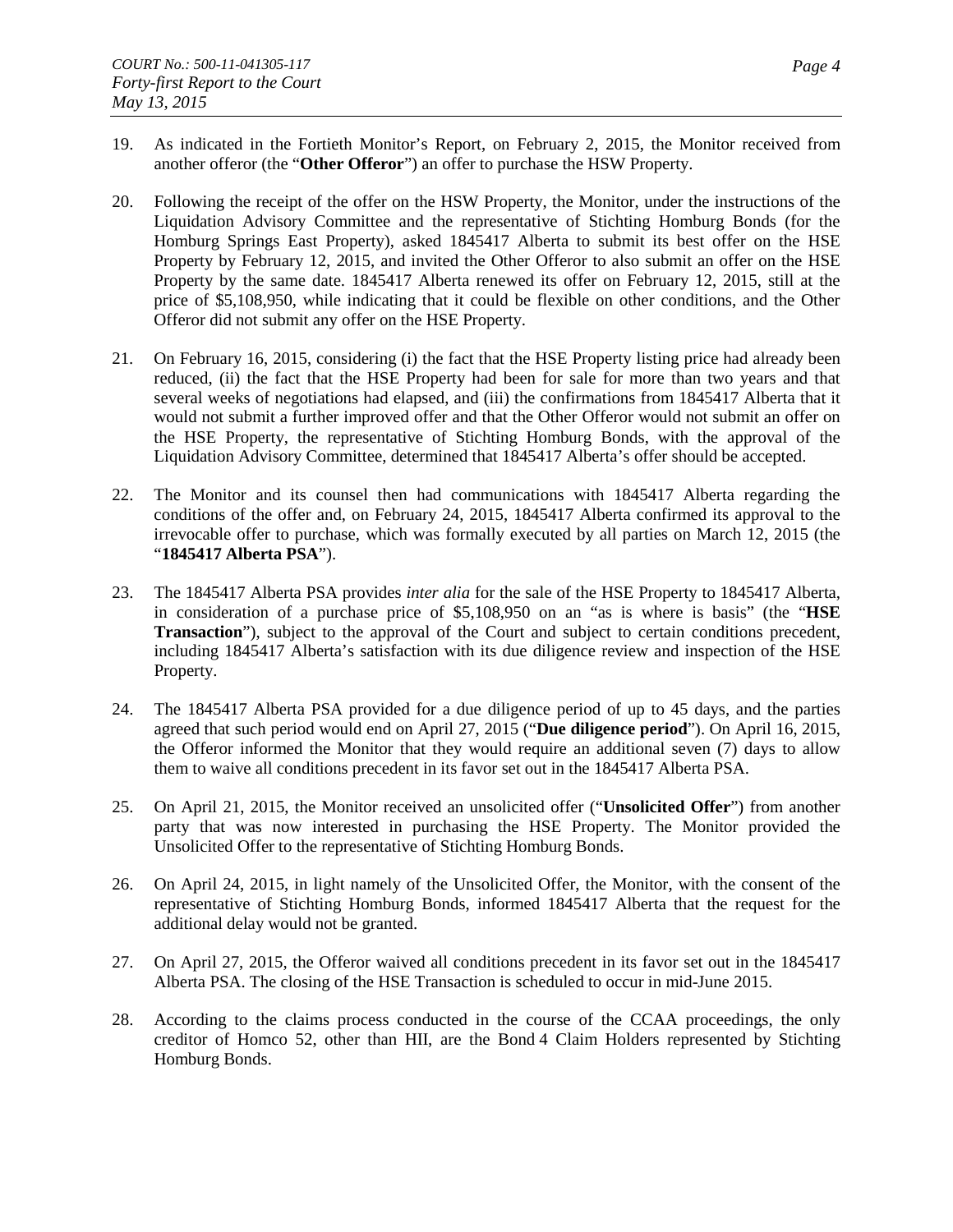- 29. The Monitor is of the view that the terms of the HSE Transaction are reasonable to the HII Group and its stakeholders given, *inter alia*:
	- i. It is congruent with the HII Group's restructuring plan, i.e. to dispose of non-core assets to the benefit of its creditors;
	- ii. A process to maximize the value of the HSE Property was conducted by Homco 52 under the supervision of the Monitor and in consultation with Stichting Homburg Bonds and the Liquidation Advisory Committee;
	- iii. The \$5,108,950 purchase price falls slightly lower than the range of valuations of the HSE Property obtained by the Monitor;
	- iv. The HSE Transaction will allow for a distribution to the Bond 4 Claim Holders as secured creditors of Homco 52;
	- v. The recoveries made by the Bond 4 Claim Holders resulting from the HSE Transaction will reduce their Affected Claim (unsecured) under HII's Plan, hence increasing the recovery of the other Affected Creditors under the Plan; and
	- vi. Stichting Homburg Bonds and the Liquidation Advisory Committee confirmed their agreement with the HSE Transaction.
- 30. It is the Monitor's view that the HII Parties have acted in good faith and with due diligence in accordance with the Initial Order and the subsequent orders of the Court.

# **II. CONCLUSION AND RECOMMENDATION**

31. It is the Monitor's opinion that, for the reasons further elaborated in this Forty-first Report, the HSE Transaction should be approved and the vesting order should be granted by the Court.

The Monitor respectfully submits this Forty-first Report to the Court.

DATED AT MONTREAL, this 13<sup>th</sup> day of May, 2015.

Sta

Pierre Laporte, CPA, CA, CIRP President

SAMSON BÉLAIR/DELOITTE & TOUCHE INC. In its capacity as court-appointed Monitor